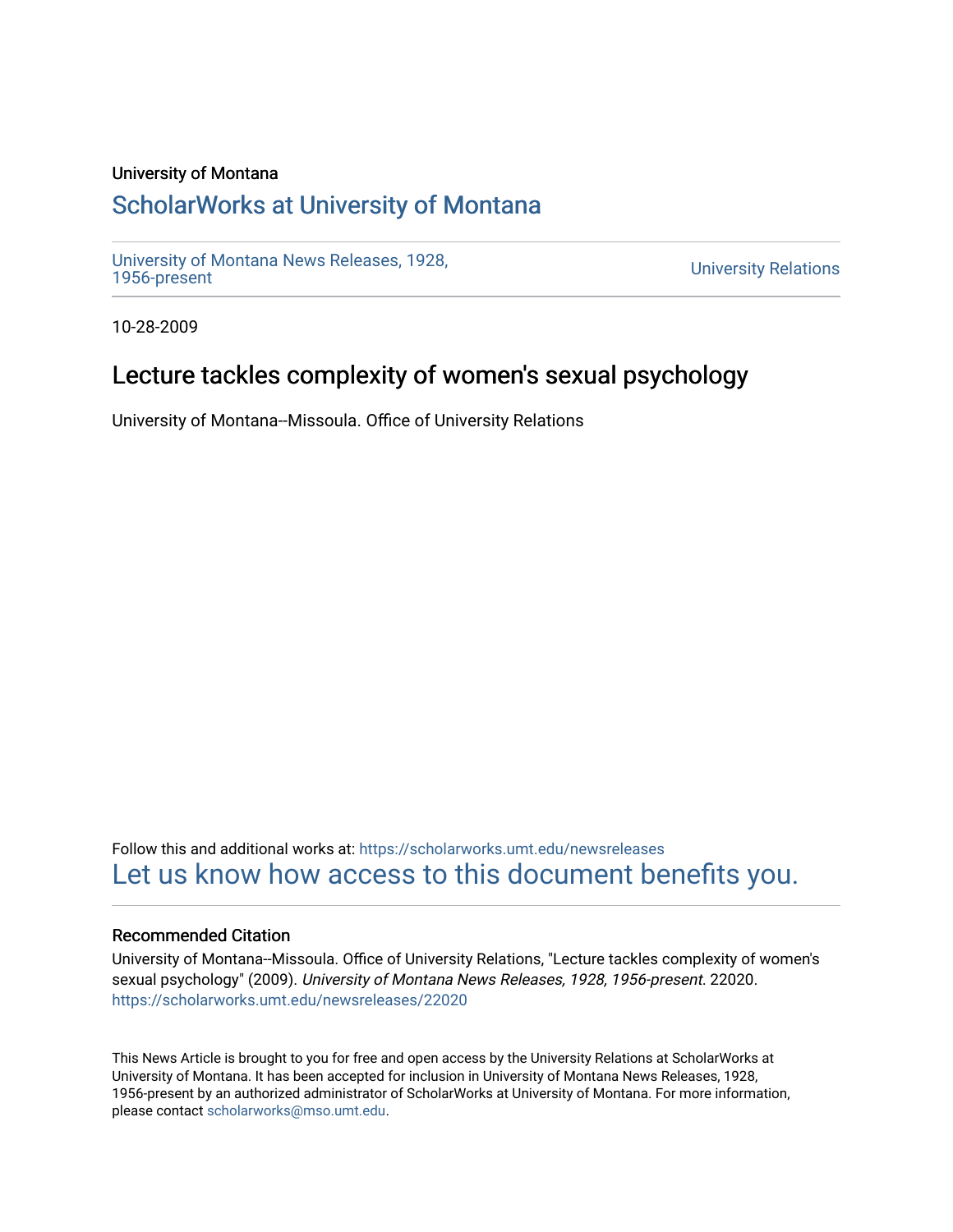

UNIVERSITY RELATIONS • MISSOULA, MT 59812 • 406.243.2522 • FAX: 406.243.4520

## *i m U L*

Oct. 28. 2009

**Contact:** Richard Drake, UM history professor and lecture series organizer, 406-243-2981, [richard.drake@umontana.edu.](mailto:richard.drake@umontana.edu)

### **LECTURE TACKLES COMPLEXITY OF WOMEN'S SEXUAL PSYCHOLOGY MISSOULA-**

Psychology Professor David Buss of the University of Texas at Austin will give the next installment of the President's Lecture Series at The University of Montana.

Buss, who heads UT's Individual Differences and Evolutionary Psychology Area, will present "Why Women Have Sex: Strategies of Human Mating" at 8 p.m. Monday, Nov. 9, in the University Theatre.

Earlier that day from 3:10 to 4:30 p.m., Buss will give a seminar titled "The Murderer Next Door: Why the Mind is Designed to Kill" in Gallagher Business Building Room 123.

Both events, presented in conjunction with the UM Office of the Provost, are free and open to the public.

A leading figure in the field of evolutionary psychology, Buss advances the argument in his best-selling books that the theory of evolution by natural selection has revolutionary implications for understanding the design of the human mind and brain. In his lecture presentation, he will analyze the motivations that guide women's sexual decisions and explain the deep-seated psychology and biology that drive their desires.

Buss is co-author of the book "Why Women Have Sex: Understanding Sexual Motivations from Adventure to Revenge (and Everything in Between)," published this year by